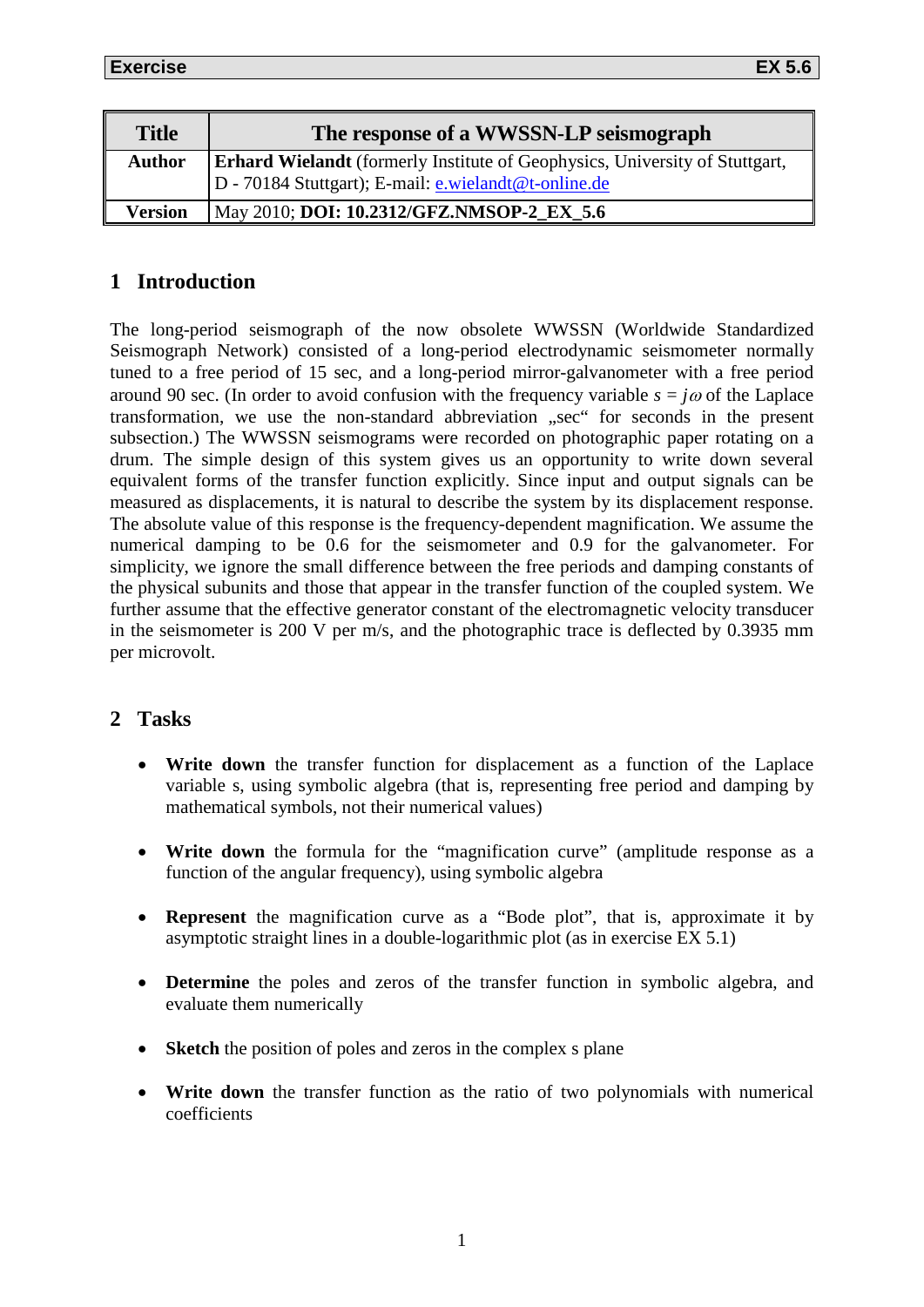## **3 Solution**

As shown in Chapter 5, section 5.2.8, Eq.(5.23), the transfer function of an electromagnetic seismometer (input: displacement, output: voltage) is

$$
H_s(s) = Es^3 / (s^2 + 2s\omega_s h_s + \omega_s^2)
$$
 (1)

where  $\omega_s = 2\pi/T_s$  is the angular eigenfrequency and  $h_s$  the numerical damping. (see EX 5.2) for a practical determination of these parameters.) The factor  $E$  is the generator constant of the electromagnetic transducer, for which we assume a value of 200 Vs/m.

The galvanometer is a second-order low-pass filter and has the transfer function

$$
H_g(s) = \gamma \omega_g^2 / (s^2 + 2s \omega_g h_g + \omega_g^2)
$$
 (2)

Here  $\gamma$  is the responsivity (in meters per volt) of the galvanometer with the given coupling network and optical path. We use a value of 393.5 m/V, which gives the desired overall magnification. The overall transfer function  $H_d$  of the seismograph is obtained in our simplified treatment as the product of the factors given in Eqs. (1) and (2):

$$
H_d(s) = \frac{Cs^3}{(s^2 + 2s\omega_s h_s + \omega_s^2)(s^2 + 2s\omega_g h_g + \omega_g^2)}
$$
(3)

The numerical values of the constants are  $C = E \gamma \omega_g^2 = 383.6/\text{sec}, 2\omega_s h_s = 0.5027/\text{sec},$  $\omega_s^2 = 0.1755/\text{sec}^2$ ,  $2\omega_g h_g = 0.1257/\text{sec}$ , and  $\omega_g^2 = 0.00487/\text{sec}^2$ .

As the input and output signals are displacements, the absolute value  $|H_d(s)|$  of the transfer function is simply the frequency-dependent magnification of the seismograph. The gain factor *C* has the physical dimension sec<sup>-1</sup>, so  $H_d$  (*s*) is in fact a dimensionless quantity. *C* itself is however not the magnification of the seismograph. To obtain the magnification at the angular frequency  $\omega$ , we have to evaluate  $M(\omega) = |H_d(j\omega)|$ :

$$
M(\omega) = \frac{C\omega^3}{\sqrt{(\omega_s^2 - \omega^2)^2 + 4\omega^2 \omega_s^2 h_s^2} \sqrt{(\omega_g^2 - \omega^2)^2 + 4\omega^2 \omega_g^2 h_g^2}}
$$
(4)

Eq. (3) is a factorized form of the transfer function in which we still recognize the sub-units of the system. We may of course insert the numerical constants and expand the denominator into a fourth-order polynomial

$$
H_d(s) = 383.6s^3 / (s^4 + 0.6283s^3 + 0.2435s^2 + 0.0245s + 0.000855)
$$
\n<sup>(5)</sup>

but the only advantage of this form would be its shortness.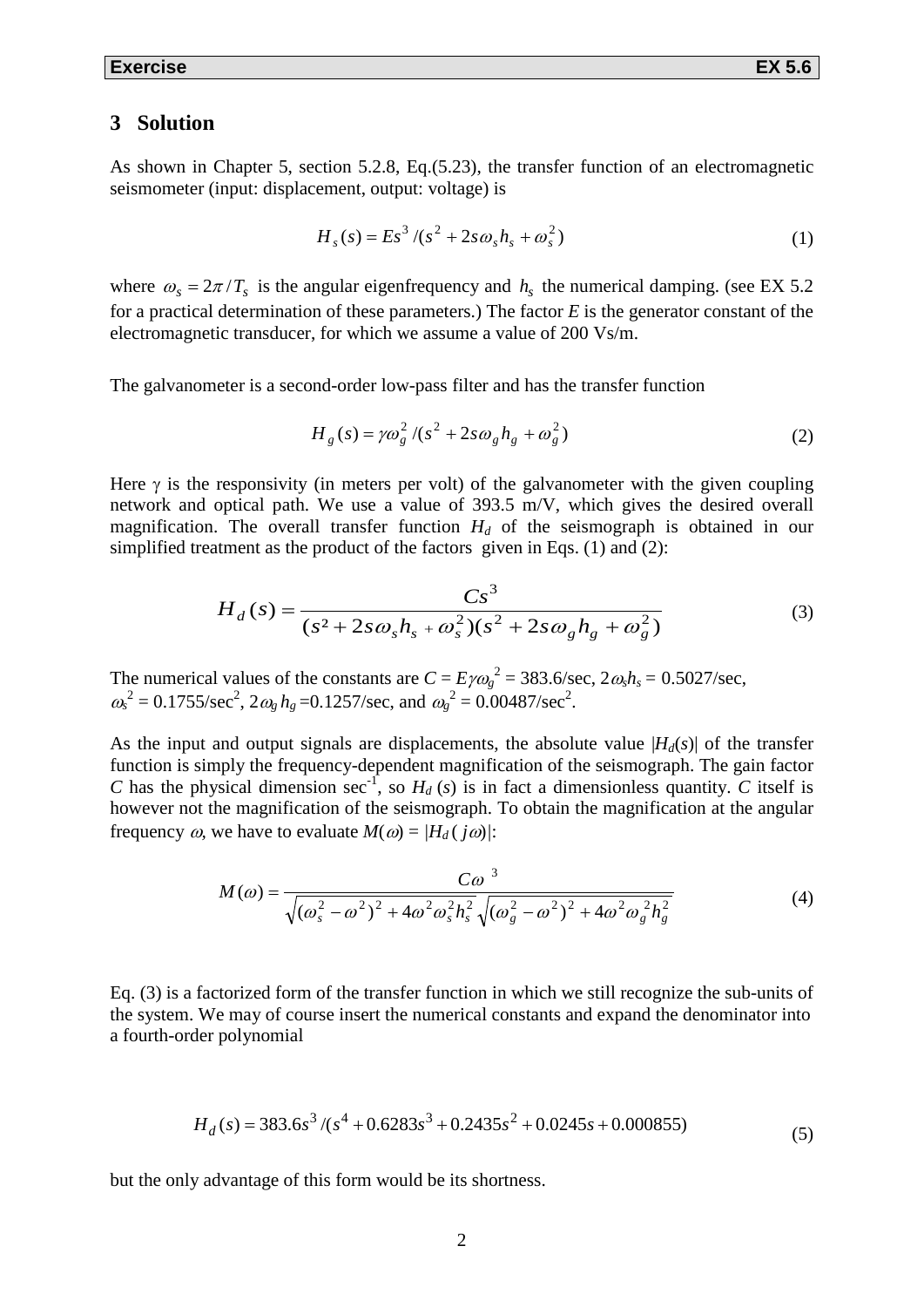The poles and zeros of the transfer function are most easily determined from Eq. (3). We read immediately that a triple zero is present at  $s = 0$ . Each factor  $s^2 + 2s\omega_0 h + \omega_0^2$  $s^2 + 2s\omega_0 h + \omega_0^2$  in the denominator has the zeros

$$
s_0 = \omega_0(-h \pm j\sqrt{1-h^2}) \qquad \text{for } h < 1
$$

$$
s_0 = \omega_0(-h \pm \sqrt{h^2 - 1}) \qquad \text{for } h \ge 1
$$

so the poles of  $H_d$  (*s*) in the complex *s* plane are (see Figure 1):

$$
s_1 = \omega_s (-h_s + j\sqrt{1 - h_s^2}) = -0.2513 + 0.3351j \quad \text{[sec}^{-1} \text{]}
$$
  
\n
$$
s_2 = \omega_s (-h_s - j\sqrt{1 - h_s^2}) = -0.2513 - 0.3351j \quad \text{[sec}^{-1} \text{]}
$$
  
\n
$$
s_3 = \omega_g (-h_g + j\sqrt{1 - h_g^2}) = -0.0628 + 0.0304j \quad \text{[sec}^{-1} \text{]}
$$
  
\n
$$
s_4 = \omega_g (-h_g - j\sqrt{1 - h_g^2}) = -0.0628 - 0.0304j \quad \text{[sec}^{-1} \text{]}
$$



**Figure 1** Position of the poles of the WWSSN-LP system in the complex s plane*.*

In order to reconstruct  $H_d(s)$  from its poles and zeros and the gain factor, we write

$$
H_d(s) = \frac{Cs^3}{(s - s_1)(s - s_2)(s - s_3)(s - s_4)}.
$$
\n(5)

It is now convenient to pair-wise expand the factors of the denominator into second-order polynomials: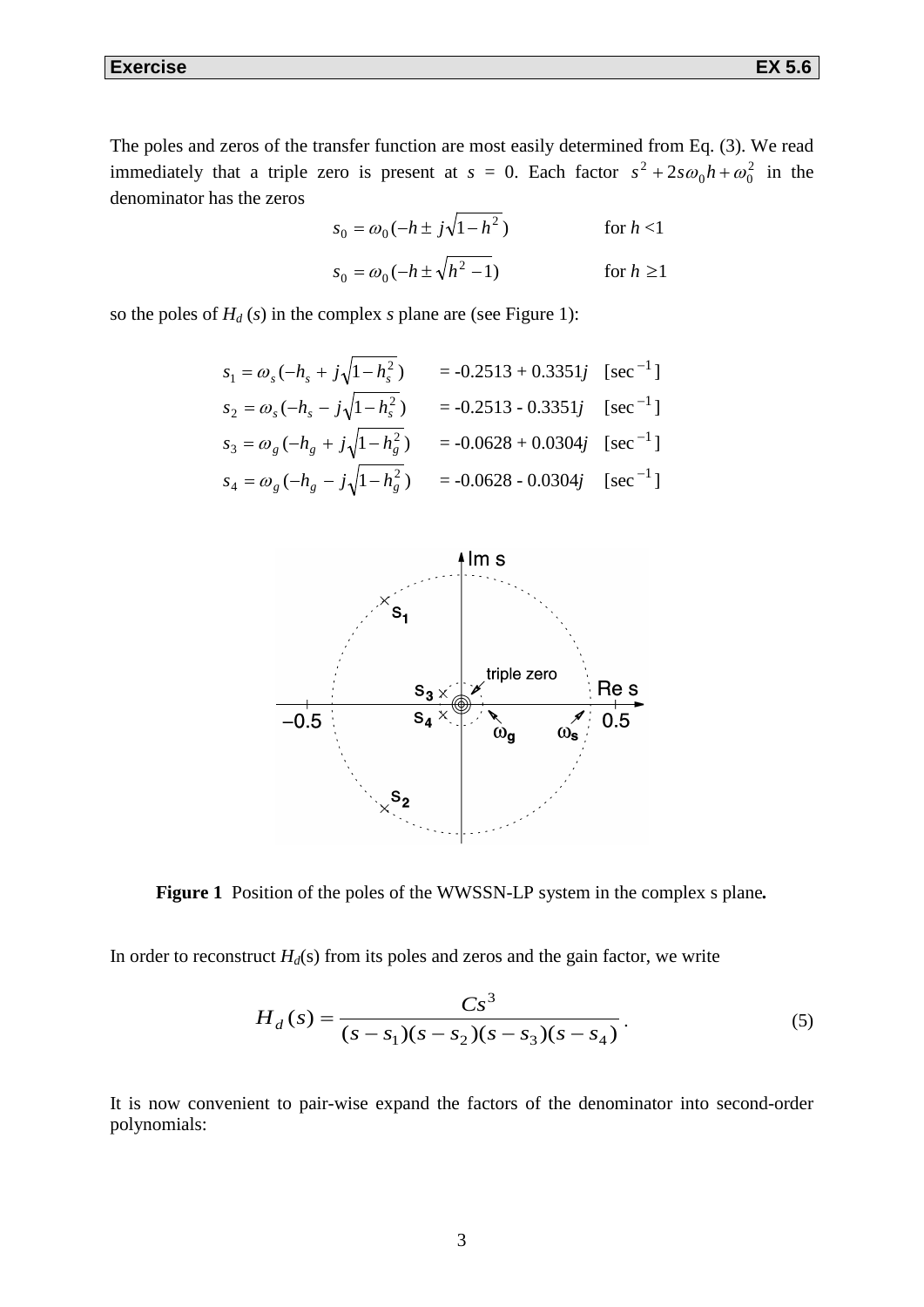$$
H_d(s) = \frac{Cs^3}{(s^2 - s(s_1 + s_2) + s_1 s_2)(s^2 - s(s_3 + s_4) + s_3 s_4)}.
$$
(6)

This makes all coefficients real because  $s_2 = s_1^*$  and  $s_4 = s_3^*$ . Since  $s_1 + s_2 = -2\omega_s h_s$ ,  $s_1 s_2 = \omega_s^2$ ,  $s_3 + s_4 = -2\omega_g h_g$ , and  $s_3 s_4 = \omega_g^2$ , Eq. (6) is in fact the same as Eq. (3). We may of course also reconstruct  $H_d(s)$  from the numerical values of the poles and zeros. Dropping the physical units, we obtain

$$
H_d(s) = \frac{383.6s^3}{(s^2 + 0.5027s + 0.1755)(s^2 + 0.1257s + 0.00487)}
$$
(7)

in agreement with Eq.(4).

Figure 2 shows the corresponding amplitude response of the WWSSN seismograph as a function of frequency. The maximum magnification is 750 near a period of 15 sec. The slopes of the asymptotes are at each frequency determined by the dominant powers of *s* in the numerator and denominator of the transfer function. Generally, the low-frequency asymptote has the slope  $m$  (the number of zeros, here  $= 3$ ) and the high-frequency asymptote has the slope  $m-n$  (where *n* is the number of poles, here  $= 4$ ). What happens in between depends on the position of the poles in the complex  $s$  plane. Generally, a pair of poles  $s_1$ ,  $s_2$  corresponds to a second-order corner of the amplitude response with  $\omega_0^2 = s_1 s_2$  and  $2\omega_0 h = -s_1 - s_2$ . A single pole at  $s_0$  is associated with a first-order corner with  $\omega_0 = s_0$ . The poles and zeros however do not indicate whether the respective subsystem is a low-pass, high-pass, or bandpass filter. This does not matter; the corners bend the amplitude response downward in each case. In the WWSSN-LP system, the low-frequency corner at 90 sec corresponding to the pole pair *s*1, *s*<sup>2</sup> reduces the slope of the amplitude response from 3 to 1, and the corner at 15 sec corresponding to the pole pair *s*3, *s*<sup>4</sup> reduces it further from 1 to -1.



**Figure 2** Amplitude response of the WWSSN-LP system with asymptotes (Bode plot).